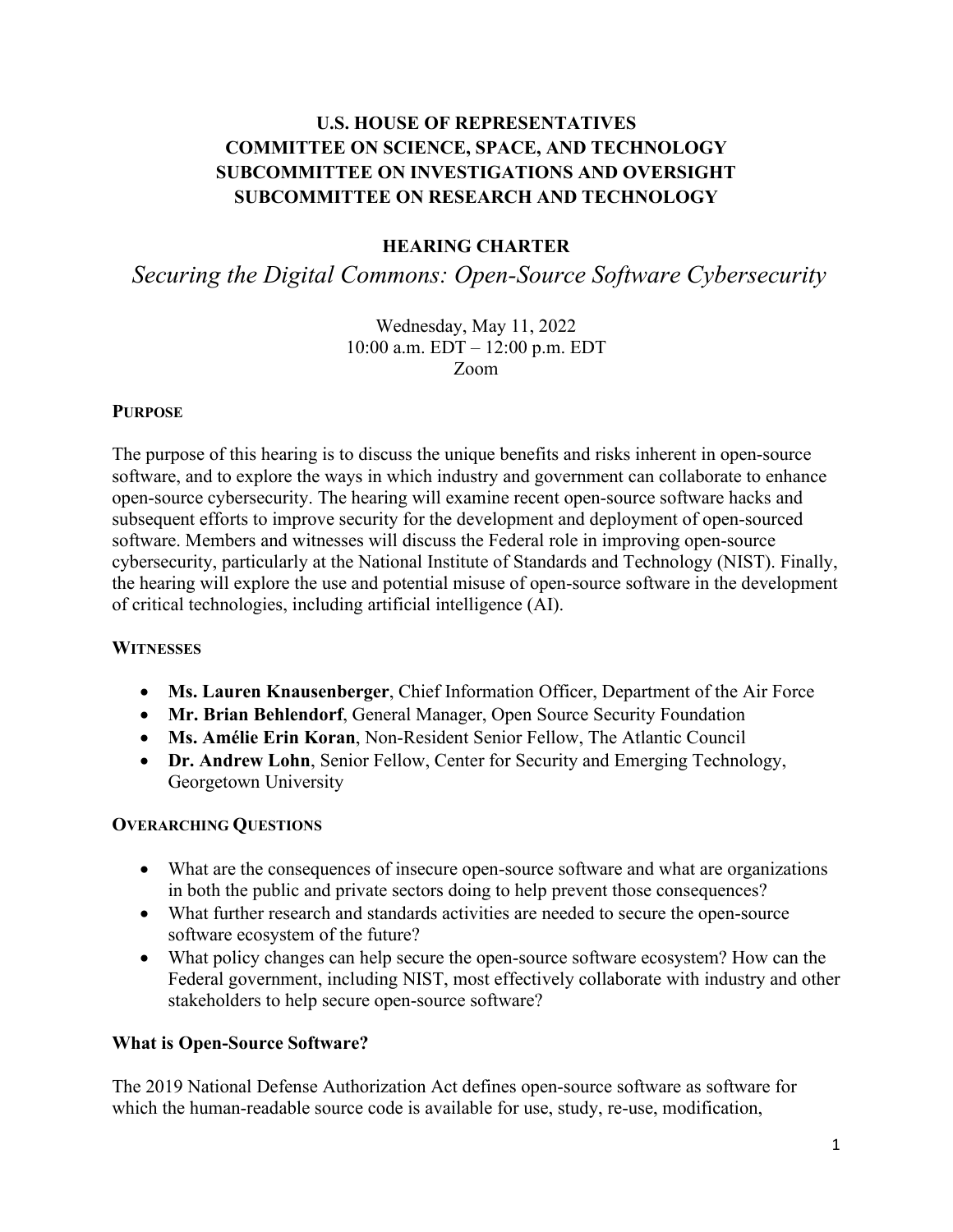enhancement, and re-distribution by the users of such software.<sup>[1](#page-1-0)</sup> Simply put, open-source software is code that can be used, modified, and distributed by anyone. The software can be a standalone program, such as the web browser *Firefox* or the operating system *Linux*. It also can be software that serves a specific function as a component of larger programs. As a component open-source software is present in 97% of codebases,<sup>[2](#page-1-1)</sup> meaning that essentially everything done on a computer uses open-source software at some level.

Open-source software's ubiquity is due to the advantages it provides. The open nature of the code allows a broader spectrum of people to both improve and to use the software, and its flexibility ensures that it can be altered to serve the specific needs of the user. It can also provide an alternative to proprietary software—commercial software such as Windows Office. Finally, it is distributed for free, allowing access to technical capabilities users may not otherwise be able to afford. [3](#page-1-2)

Users gain access to open-source software and all its attendant benefits through online software repositories. Some organizations, such as the Apache Software Foundation, maintain a select set of internally managed projects each with their own repository.<sup>[4](#page-1-3)</sup> Others, such as GitHub (which is owned by Microsoft), provide a place for anyone to host or maintain a repository and from which anyone can download open-source software. [5](#page-1-4) Federal agencies are also producers and distributors of open-source software. A 2016 memo from the Office of Management and Budget (OMB) directed agencies to make 20% of their custom software open source through code.gov, and individual agencies such as NASA and NIST have their own websites to distribute the open-source software they create.<sup>[6](#page-1-5)[7](#page-1-6)</sup>

### **Open Source vs. Proprietary Software Security**

The risks of open-source software are fundamentally the same as proprietary software: the presence of vulnerabilities can permit the intrusion of bad actors. The difference is in the way vulnerabilities are managed for these two types of software. A long running unsettled debate in the cybersecurity community is whether open-source software is more secure because it has more people evaluating it for bugs, or if proprietary software is more secure because hackers have less access to search for vulnerabilities.<sup>[8](#page-1-7)</sup> Analyses of real-world attack data suggest that open-source software is not less secure on average than proprietary software, and when properly managed, may be more secure. [9](#page-1-8)

### **The Security Challenges of Open-Source Software**

One challenge for open-source security is the relative lack of resources dedicated to preemptive security, such as the creation of software that is more secure by design, or the operation of

<span id="page-1-1"></span><span id="page-1-0"></span><sup>&</sup>lt;sup>1</sup> Public Law 115-232. https://www.congress.gov/115/plaws/publ232/PLAW-115publ232.pdf<br>
<sup>2</sup> https://www.synopsys.com/software-integrity/resources/analyst-reports/open-source-security-risk-analysis.html<br>
<sup>3</sup> https://www.re

<span id="page-1-3"></span><span id="page-1-2"></span>

<span id="page-1-4"></span>

<span id="page-1-5"></span><sup>6</sup> [https://obamawhitehouse.archives.gov/sites/default/files/omb/memoranda/2016/m\\_16\\_21.pdf](https://obamawhitehouse.archives.gov/sites/default/files/omb/memoranda/2016/m_16_21.pdf)

<span id="page-1-6"></span><sup>7</sup> <https://code.nasa.gov/>

<span id="page-1-7"></span><sup>8</sup> <https://dwheeler.com/secure-programs/Secure-Programs-HOWTO/open-source-security.html>9 <https://www.atlanticcouncil.org/resources/breaking-trust-the-dataset/>

<span id="page-1-8"></span>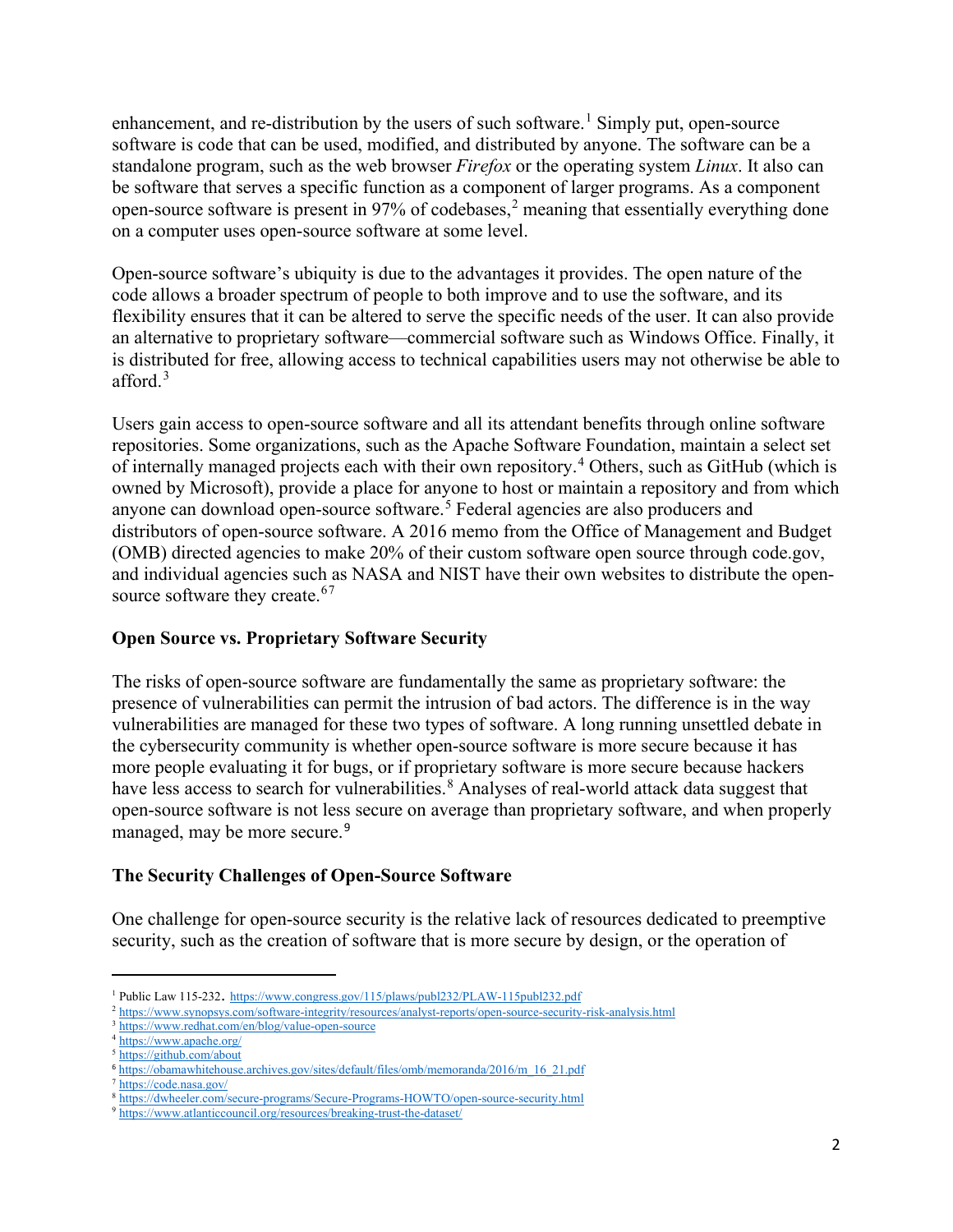internal vulnerability checking. Volunteers contribute to open-source projects based on interest, and because of that fewer than 3% of time spent on open-source projects is dedicated to the security of those projects.<sup>[10](#page-2-0)</sup> Identifying which open-source software meets the designation of "critical," and thus is deserving of greater attention to detect vulnerabilities, is an ongoing effort. NIST has issued a definition of critical software, but primarily aimed at government applications. For open-source software the definition of "critical" is largely in the eye of the beholder, though researchers are working now to develop a consensus.

While open-source software has historically been patched quickly following the identification of a vulnerability,  $11$  the widespread use of the same open-source software by multiple platforms means that a single vulnerability can have a massive impact. Since open-source software is often a component of a larger program, it can also be challenging to determine if a given program is affected by a vulnerability, which in turn makes it hard to know when patching is required. This problem is so prevalent that that 88% of proprietary software contains outdated or otherwise unsafe open-source software.<sup>12</sup>

#### **Noteworthy Open-Source Software Vulnerabilities**

On November 24, 2021, a security researcher with Alibaba privately reported to the Apache Software Foundation that their popular Log4j software had a vulnerability which could allow for remote code execution, essentially giving an attacker the ability to run anything—from software that mines cryptocurrency to ransomware—on the underlying server. This vulnerability became public on December 9 and was dubbed Log4Shell.<sup>[13](#page-2-3)</sup> The Log4j software is used to log events by millions of systems, including Amazon Web Services, and one estimate suggested that 10% of all digital assets were vulnerable to it.<sup>[14](#page-2-4)15</sup> Exploiting Log4Shell is also relatively easy, and proof of concept code was posted on GitHub shortly after the vulnerability was revealed.[16](#page-2-6)

The combination of widespread use in software and easy exploitation are why Log4Shell was viewed as a "catastrophic" vulnerability. While the final patch fixing the exploit was issued on December 27, the process of deploying those patches to all affected systems is still ongoing.<sup>[17](#page-2-7)</sup> A full accounting of the damage from hacks exploiting this vulnerability is still unknown.

Another significant open-source vulnerability, called Heartbleed, was discovered in 2014 in the OpenSSL cryptographic software library. OpenSSL provides open-source encryption protocols that are used to protect internet communications, and at the time of the attack at least 66% of all internet sites used servers that relied on these protocols.<sup>[18](#page-2-8)</sup> The bug allowed hackers to bypass encryption to steal information and was relatively simple to exploit.<sup>19</sup> A patch was issued within

<span id="page-2-1"></span><span id="page-2-0"></span><sup>&</sup>lt;sup>10</sup> *Ibid, page 5*<br><sup>11</sup> https://googleprojectzero.blogspot.com/2022/02/a-walk-through-project-zero-metrics.html

<span id="page-2-3"></span>

<span id="page-2-2"></span><sup>&</sup>lt;sup>12</sup> https://www.synopsys.com/software-integrity/resources/analyst-reports/open-source-security-risk-analysis.html#<br><sup>13</sup> https://www.techtarget.com/whatis/feature/Log4j-explained-Everything-you-need-to-know<br><sup>14</sup> https://th

<span id="page-2-4"></span>[<sup>173896</sup>](https://theconversation.com/what-is-log4j-a-cybersecurity-expert-explains-the-latest-internet-vulnerability-how-bad-it-is-and-whats-at-stake-173896)

<span id="page-2-5"></span><sup>15</sup> [https://www.tenable.com/blog/one-in-10-assets-assessed-are-vulnerable-to-](https://www.tenable.com/blog/one-in-10-assets-assessed-are-vulnerable-to-log4shell?utm_source=charge&utm_medium=social&utm_campaign=internal-comms)

<span id="page-2-6"></span>log4shell?utm\_source=charge&utm\_medium=social&utm\_campaign=internal-comms<br><sup>16</sup> https://www.tenable.com/blog/cve-2021-44228-cve-2021-45046-cve-2021-4104-frequently-asked-questions-about-log4shell<br><sup>17</sup> https://www.zdnet.com/

<span id="page-2-7"></span>

<span id="page-2-9"></span><span id="page-2-8"></span>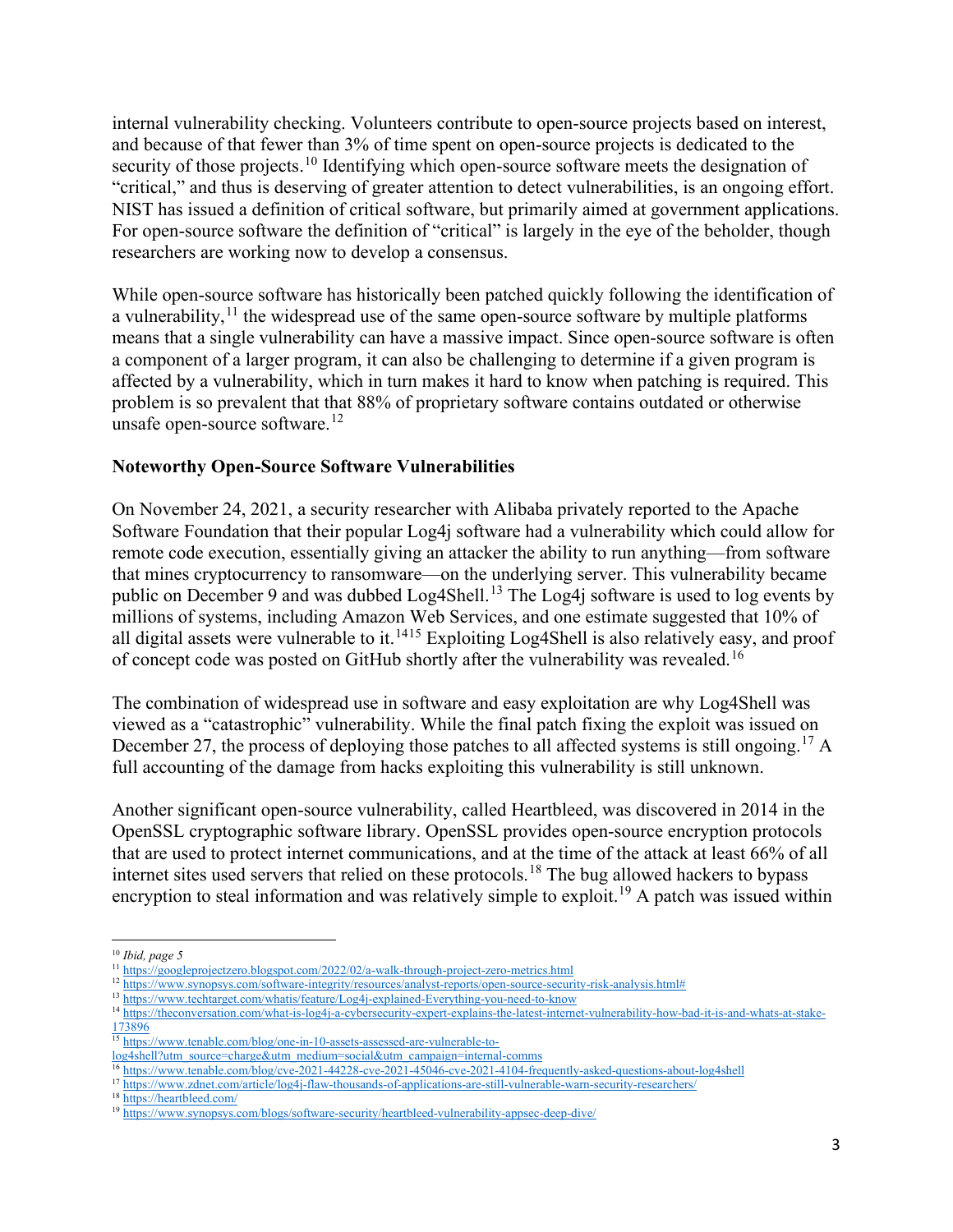a week of discovery and on the same day the vulnerability was made public. However, even years later, hundreds of thousands of devices were still vulnerable to exploitation.<sup>[20](#page-3-0)</sup>

### **ONGOING ACTIONS TO ADDRESS OPEN-SOURCE SECURITY**

### **Industry Joint Action**

In response to the Heartbleed vulnerability, the Linux Foundation organized the Core Infrastructure Initiative (CII) with support from Google, Microsoft, Facebook, and other major technology companies.<sup>[21](#page-3-1)</sup> Over its lifetime CII funded ten grants to pay for security work on critical open-source projects.[22](#page-3-2) In 2020, CII transitioned into the Open Source Security Foundation (OpenSSF) with the goal of tackling open-source security more holistically.

The OpenSSF has developed free training courses on secure software development.<sup>23</sup> They also host working groups with the aim of bringing all relevant stakeholders together to work on topics such as best practices for open-source developers.<sup>[24](#page-3-4)</sup> In response to Log4Shell, OpenSSF established an internal project called "Project Alpha-Omega" to directly improve both the most critical open-source software and to create tools that will raise the baseline of security for all open-source software.[25](#page-3-5) For example, the first open-source project targeted for security assistance underlies significant parts of most websites.<sup>[26](#page-3-6)</sup>

Repository managers have also taken careful steps to improve security. On February 1, the npm registry that hosts code for JavaScript, a programming language that underpins many internet applications, began requiring two-factor authentication for the top 100 packages. The npm registry intends to roll out two-factor authentication to the top 500 high-impact packages in early 2022<sup>27</sup> This helps secure these open-source projects from the submission of malicious code through hacked accounts. To secure open-source code itself, GitHub is trialing an AI programming assistant called Copilot that provides live code suggestions as a programmer is working.<sup>28</sup> This program is intended to help programmers produce more secure software.

### **White House Actions**

On May 12, 2021, the Biden Administration released Executive Order 14028, "Improving the Nation's Cybersecurity."<sup>29</sup> Its goal is to address government supply chain security deficiencies in the wake of the SolarWinds hack. While it did not focus specifically on open-source software, much of the guidance produced as a result would affect how software is analyzed, adopted, and secured in Federal systems. For example, the E.O. took several steps to secure Federal software supply chains, from developing security requirements for newly defined "critical software" to

<span id="page-3-0"></span> $^{20}$  https://blog.malwarebytes.com/exploits-and-vulnerabilities/2019/09/everything-you-need-to-know-about-the-heartbleed-vulnerability/<br>  $^{21}$  https://www.coreinfrastructure.org/faq/<br>  $^{22}$  https://web.archive.org/web

<span id="page-3-3"></span><span id="page-3-2"></span><span id="page-3-1"></span>

<span id="page-3-4"></span><sup>&</sup>lt;sup>24</sup> https://openssf.org/community/openssf-working-groups/<br><sup>25</sup> [https://openssf.org/press-release/2022/02/01/openssf-announces-the-alpha-omega-project-to-improve-software-supply-chain-security-for-](https://openssf.org/press-release/2022/02/01/openssf-announces-the-alpha-omega-project-to-improve-software-supply-chain-security-for-10000-oss-projects/)

<span id="page-3-7"></span><span id="page-3-6"></span><span id="page-3-5"></span> $\frac{10000\text{-}oss\text{-}projects/}{26} \frac{1}{\frac{https://openssf.org/blog/2022/04/18/openssf-selects-node\text{-}js-as\text{-}initial\text{-}project-to\text{-}improve\text{-}sum\text{-}seurity/}{\frac{https://openssf.org/blog/2022/04/18/openssf-selects-node\text{-}js-as\text{-}initial\text{-}project-to\text{-}improve\text{-}sum\text{-}seurity/}{\frac{27 \text{ } https://github.blog/2021-12-07\text{-}enrolling\text{-}npm\text{-}published\text{-}les\text{-}enhanced\text$ 

<span id="page-3-9"></span><span id="page-3-8"></span>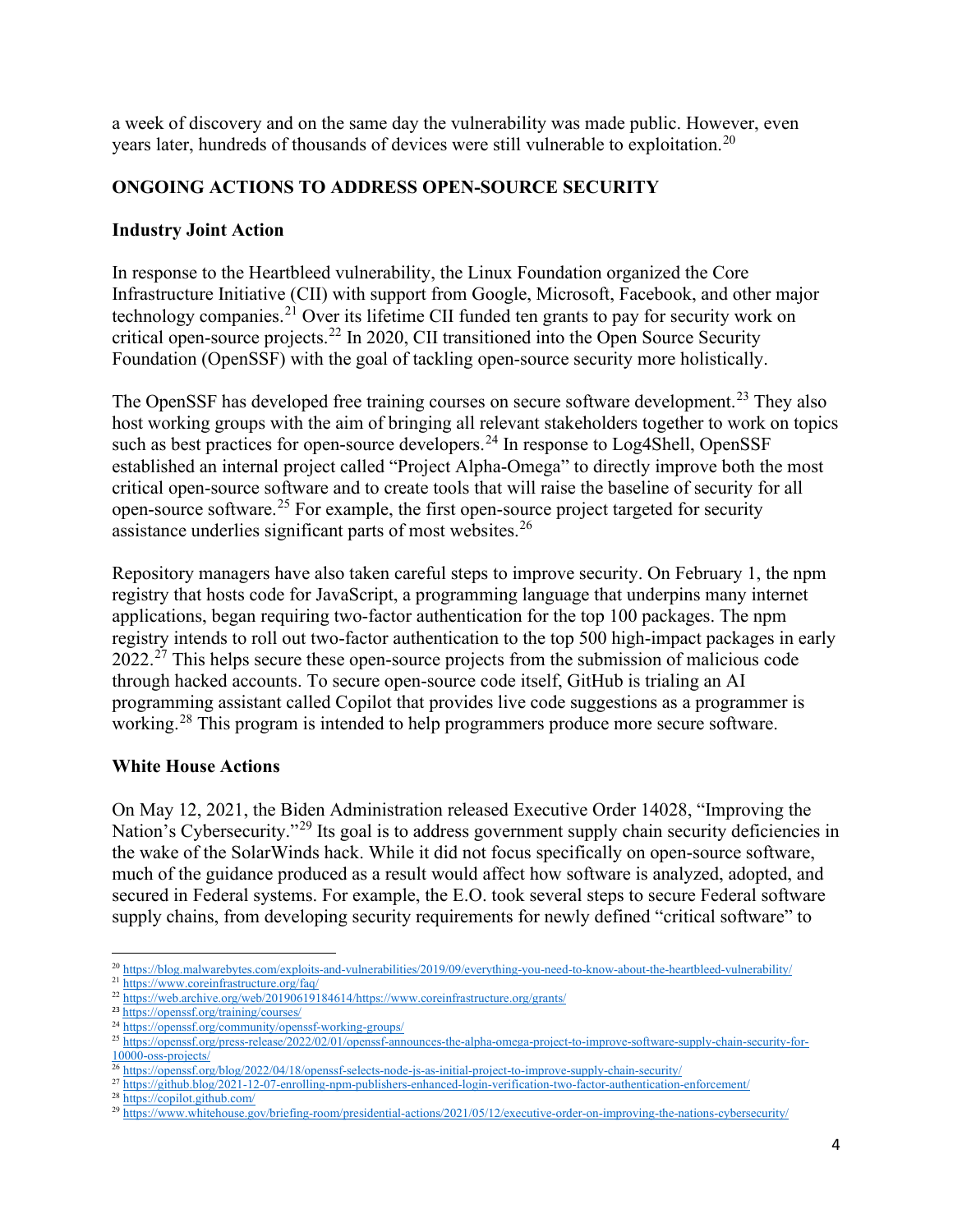creating guidance for minimum standards for vendors' testing of their software source code. Pursuant to the E.O., NIST is scheduled to publish additional guidelines for periodic review of software supply chain security later this month.

The White House also held a summit on the security of open-source software with industry and government experts on January 13, 2022.[30](#page-4-0) The summit explored how to improve the process of identifying and mitigating vulnerabilities in open-source software and shorten response times. This dialogue is ongoing and more updates are expected in the spring of 2022.

## **Cybersecurity and Infrastructure Security Agency**

The Department of Homeland Security's CISA helps Federal civilian agencies, critical infrastructure entities, and the private sector share cybersecurity information and respond to emerging incidents. CISA provides interagency guidance, coordination, and education activities. Launched in 2019, CISA's Information and Communications Technology (ICT) Supply Chain Risk Management Task Force is a public-private partnership created to improve the nation's ability to assess and mitigate threats to the ICT supply chain, including those from open-source software.<sup>[31](#page-4-1)</sup> The Task Force is made up of industry representatives from the information technology and communications sectors as well as Federal partners like NIST. In addition, in February 2022, CISA released a catalogue of free cybersecurity tools developed in partnership with the open-source community. $32$ 

CISA has also taken over a multi-stakeholder initiative from the National Telecommunications and Information Administration to develop a Software Bill of Materials (SBOM).<sup>[33](#page-4-3)</sup> Modern software products depend on a vast number of components from different developers, code repositories, and other sources. Suppliers of software components also use different naming schemes for the same components. As a result, identifying which vulnerabilities compromise which products can be a challenging technical feat. SBOMs may be able to address this challenge by creating a machine-readable inventory that will enable software developers and users to track software components and dependencies and make responding to vulnerabilities in the event of an incident more straightforward. However, as the Investigations and Oversight Subcommittee heard during its hearing on Supply Chain Security in May 2021, questions remain about the effectiveness of SBOMs as well as the ability of organizations to adopt them.<sup>[34](#page-4-4)</sup>

### **National Institute of Standards and Technology**

NIST is the agency primarily in charge of the nation's cybersecurity standards and best practices. In 2014, pursuant to E.O. 13636, NIST published a voluntary framework for reducing cybersecurity risks to critical infrastructure.<sup>[35](#page-4-5)</sup> NIST has since updated and expanded its guidance to apply to new scenarios, many of which are applicable to open-source software. By statute, Federal agencies must secure their systems according to directives from the Office of

<sup>&</sup>lt;sup>30</sup> <https://www.whitehouse.gov/briefing-room/statements-releases/2022/01/13/readout-of-white-house-meeting-on-software-security/><br><sup>31</sup> https://www.c<u>isa.gov/sites/default/files/publications/ict-scrm-task-force\_year-two-rep</u>

<span id="page-4-1"></span><span id="page-4-0"></span>

<span id="page-4-2"></span><sup>32</sup> https://www.cisa.gov/news/2022/02/18/cisa-launches-new-catalog-free-public-and-private-sector-cybersecurity-services<br>33 [https://www.ntia.gov/SBOM;](https://www.ntia.gov/SBOM)<https://www.cisa.gov/sbom><br>34 https://science.house.gov/hearings/solarwin

<span id="page-4-3"></span>

<span id="page-4-5"></span><span id="page-4-4"></span><sup>35</sup> <https://www.nist.gov/cyberframework>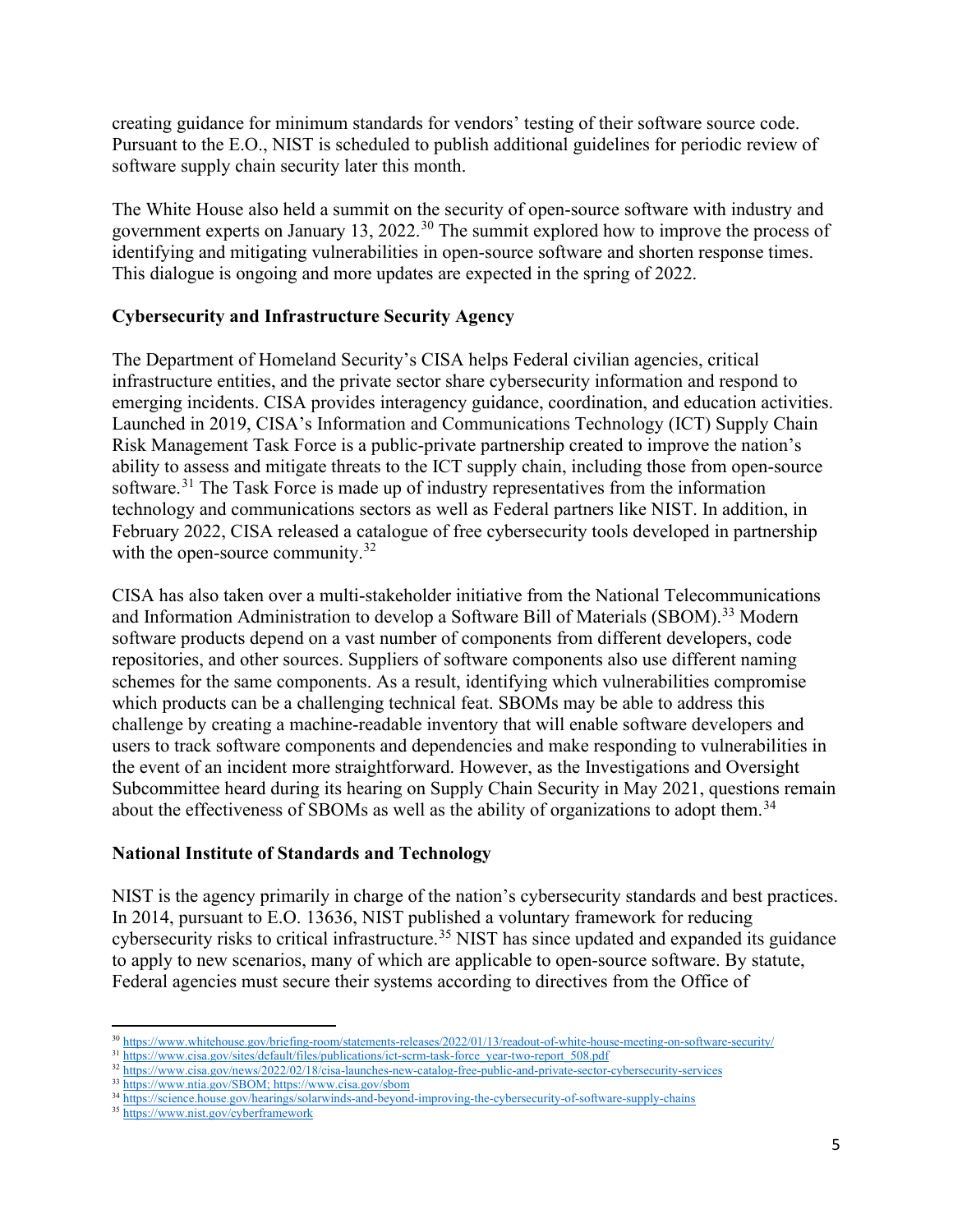Management and Budget. Agencies often choose to use NIST's cybersecurity standards and guidelines to protect their non-national security information and communications infrastructure.

NIST has developed several standards and best practices that apply directly to open-source software. NIST offers guidance for organizations to manage the increasing risk of cyber supply chain compromise.<sup>[36](#page-5-0)</sup> Similarly, NIST has produced guidance for vulnerability remediation.<sup>[37](#page-5-1)</sup> The agency has also developed The Secure Software Development Framework (SSDF) to help software developers mitigate vulnerabilities released in software.<sup>[38](#page-5-2)</sup>

E.O. 14028 required NIST to create several new security standards and guidelines for software in Federal systems, including open-source software:

- In June 2021, NIST published a definition of the term "critical software." The Executive Order also directs CISA to develop a list of software categories and products in use or the acquisition process that meet this definition.<sup>[39](#page-5-3)</sup>
- In July 2021, NIST published security guidelines for critical software and minimum standards for vendors' testing of their software source code.<sup>[40](#page-5-4),[41](#page-5-5)</sup>
- In February 2022, NIST published standards that enhance the security of the software supply chain based on an updated SSDF, including guidance for software developers to provide SBOMs.<sup>[42](#page-5-6)</sup> NIST published revisions to this document on May  $5^{43}$  $5^{43}$  $5^{43}$
- In February 2022, NIST unveiled guidance on practices software producers can undertake to help strengthen the software supply chain.<sup>[44](#page-5-8)</sup>

# **National Science Foundation**

NSF has traditionally played a role in funding open-source software and data repositories across numerous solicitations.<sup>[45](#page-5-9)</sup> NSF is planning to award grants to help secure elements of the opensource ecosystem as part of its new Pathways to Enable Open-Source Ecosystems (POSE) program.[46](#page-5-10) The solicitation for proposals closes on May 12, 2022.

# **ONGOING CHALLENGES**

### **Understanding The Breadth and Depth of the Open-Source Ecosystem**

Because of the protean nature of open-source software projects and the myriad developers who contribute to them, a single comprehensive resource tracking all such projects is not feasible. The percentage of code in surveyed codebases that was open source increased from 36% in 2015 to 78% in 2022.[47](#page-5-11) In 2018, the Sloan Foundation's Critical Digital Infrastructure Research Fund

<span id="page-5-2"></span>

<span id="page-5-4"></span><span id="page-5-3"></span>

<span id="page-5-1"></span><span id="page-5-0"></span><sup>&</sup>lt;sup>36</sup><br>
https://csrc.nist.gov/publications/detail/sp/800-40/rev-3/final<br>
<sup>37</sup><br>
https://csrc.nist.gov/publications/detail/sp/800-40/rev-3/final<br>
<sup>38</sup><br>
https://csrc.nist.gov/publications/detail/sp/800-218/final<br>
<sup>39</sup><br>
https://

<span id="page-5-5"></span>

<span id="page-5-6"></span>

<span id="page-5-8"></span><span id="page-5-7"></span>

<span id="page-5-9"></span>

<span id="page-5-11"></span><span id="page-5-10"></span>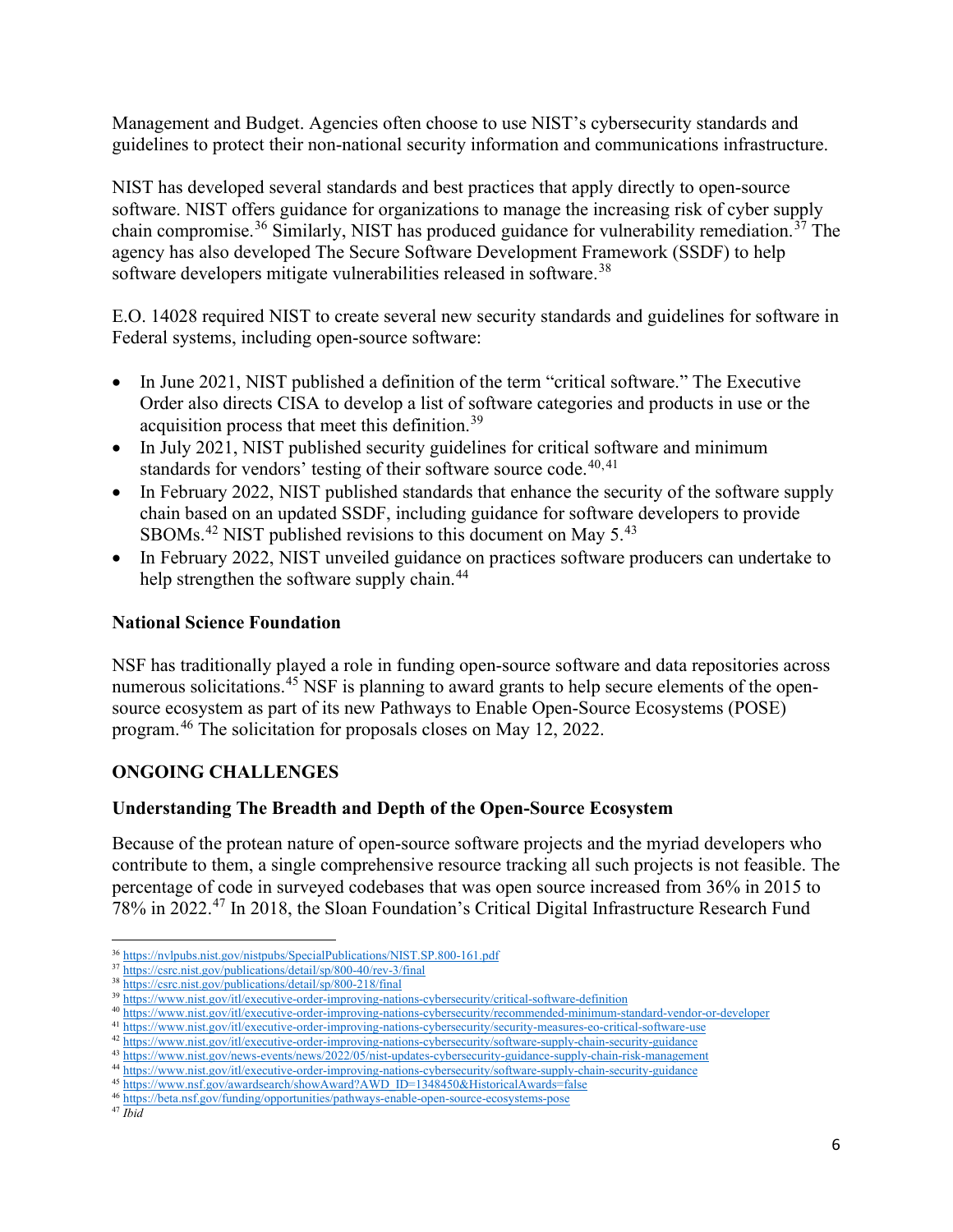provided funding for thirteen grants to study various aspects of the ecosystem.<sup>48</sup> However, those projects were narrow in scope and did not provide the bird's-eye view of the ecosystem needed to identify crucial open-source software so that resources could be allocated appropriately.

The Linux Foundation has performed a pair of censuses of well-characterized and manageable subsets of the overall ecosystem. The first census, conducted in partnership with the Core Infrastructure Initiative in 2015, sought to identify packages within a particular Linux distribution that were essential to that operating system's security.<sup>[49](#page-6-1)</sup> The second census, completed in March 2022 in partnership with the Harvard Laboratory for Innovation Science, identified the 1,000 most widely deployed open-source libraries in commercial and enterprise applications.[50](#page-6-2) This list is meant to help target security efforts towards software with the greatest potential for impactful hacks.

The Federal government also has a role to play in identifying and cataloguing critical software. NIST's publication of a definition of the term "critical software" can assist in identifying the open-source project that most need resources, though NIST's focus is on government software and may not be identical with the software critical to industry. [51](#page-6-3) Section 10224 of the *America COMPETES Act of 2022* seeks to address this issue by directing NIST to assess and identify security risks in open-source software.<sup>[52](#page-6-4)</sup>

### **Resources of the Open-Source Ecosystem Vary Widely**

Open-source software is often under-resourced because it lacks the commercial support of proprietary software and because a significant percentage of its developers are volunteers. [53](#page-6-5) For instance, prior to the Heartbleed vulnerability, the organization maintaining OpenSSL received an average of just \$2,000 per year in donations for their work. [54](#page-6-6) With regard to individual developers, a 2020 survey found that 44% received no compensation for their open source work, 49% were compensated by their employer, though many of those also said they worked on additional open-source projects for free. Only 3% were paid by a third party.<sup>55</sup> Focused spending may be needed to encourage work to detect vulnerabilities before they become public. However, it may be challenging to acquire or distribute funds in the volunteer-heavy open-source community.

Industry has attempted to expand the funding dedicated to open-source security in several ways. The Chan Zuckerberg Initiative's Essential Open Source Software for Science program has granted \$22.9 million to open-source projects that support biological research since May 2019.[56](#page-6-8) In October of 2021 Google announced it was providing \$1 million for a pilot program called SOS Rewards to reward improvements in the security of critical open-source software.<sup>[57](#page-6-9)</sup> Google

<span id="page-6-0"></span> $\begin{array}{l} \textbf{48}\ \text{https://www.fordfoundation.org/cmpaging/s/critical-digital-infrastructure-research/}\\ \textbf{49}\ \text{https://www.coreinfrastructure.org/programs/census-program-i/} \end{array}$ 

<span id="page-6-2"></span><span id="page-6-1"></span><sup>&</sup>lt;sup>50</sup> https://www.linuxfoundation.org/press-release/the-linux-foundation-and-harvards-lab-for-innovation-science-release-census-of-most-widely-<br>used-open-source-application-libraries/<br><sup>51</sup> https://www.nist.org/press-release

<span id="page-6-4"></span><span id="page-6-3"></span><sup>&</sup>lt;sup>51</sup> https://www.nist.gov/system/files/documents/2021/10/13/EO%20Critical%20FINAL.pdf<br><sup>52</sup> https://www.congress.gov/bill/117th-congress/house-bill/4521/text/eh<br><sup>53</sup> <https://xkcd.com/2347><br><sup>54</sup> https://www.coreinfrastructure

<span id="page-6-5"></span>

<span id="page-6-7"></span><span id="page-6-6"></span>

<span id="page-6-9"></span>

<span id="page-6-8"></span><sup>&</sup>lt;sup>55</sup>https://www.linuxfoundation.org/wp-content/uploads/2020FOSSContributorSurveyReport\_121020.pdf<br><sup>56</sup>https://chanzuckerberg.com/eoss/<br><sup>57</sup>https://www.techrepublic.com/article/google-stakes-new-secure-open-source-rewards-p